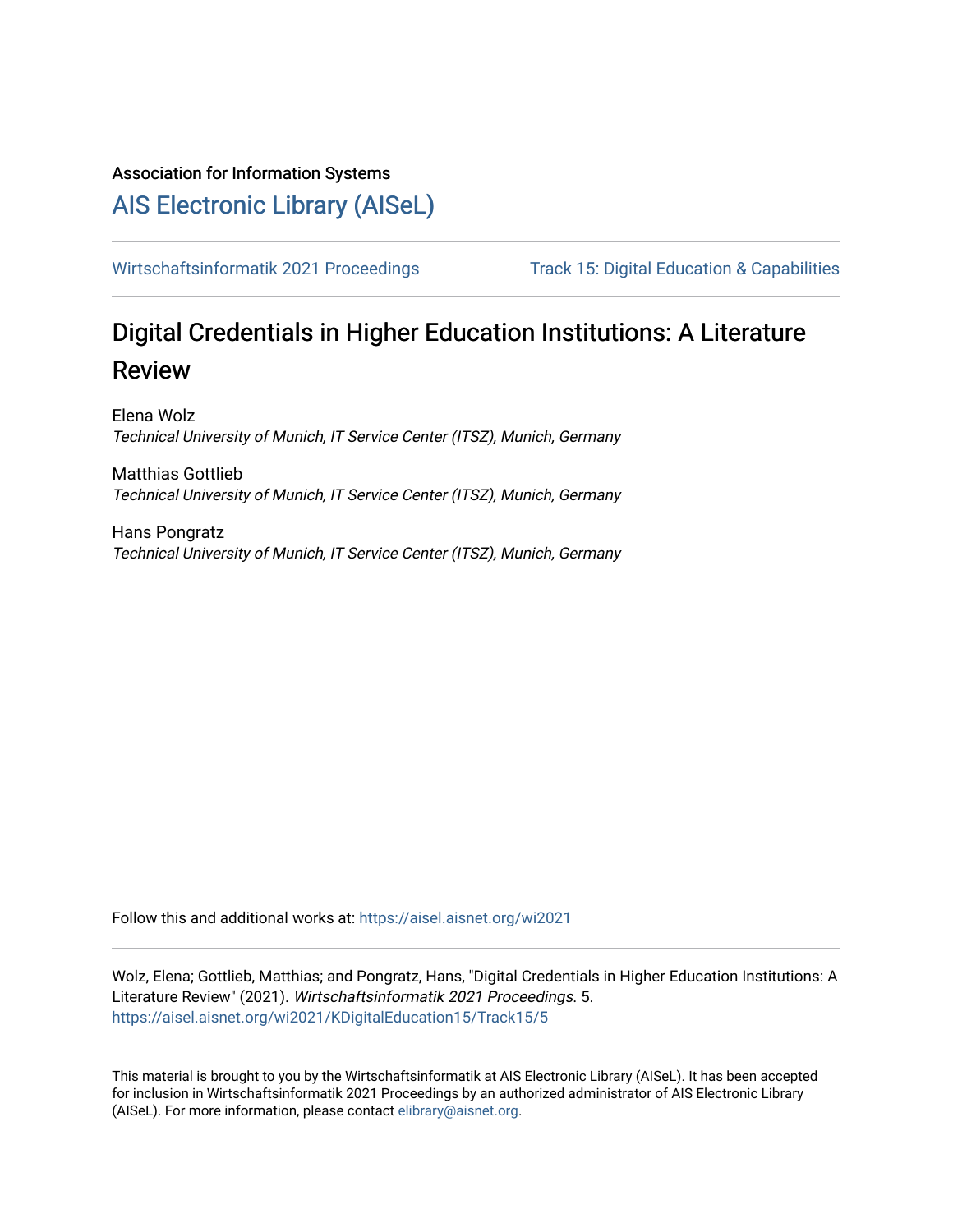# **Digital Credentials in Higher Education Institutions: A Literature Review**

Elena Wolz<sup>1</sup>, Matthias Gottlieb<sup>1</sup>, Hans Pongratz<sup>1</sup>

<sup>1</sup> Technical University of Munich, IT Service Center (ITSZ), Munich, Germany [{elena.wolz,matthias.gottlieb,pongratz}@tum.de](mailto:elena.wolz%7Cmatthias.gottlieb%7Cpongratz%7d@tum.de)

**Abstract.** Digitalization is an essential driver for change, also influencing universities in their operation. However, the graduation certificate is still paperbased and does not fit employers' digitized recruitment processes. Digitizing the graduation certificate is overdue to align with the digitized processes of employers and universities. However, there is only a few research on that issue. This paper aims to conduct a systematic literature analysis. Therefore, we investigated 147 articles in the context of research on digital credentials. The results show that, although there is an increasing interest in this research area, the research community lacks a unique understanding of digital credentials. The paper gives an overview of research made so far and contributes to identifying research gaps in the context of digital credentials.

**Keywords:** Digital credentials, digital badges, higher education institutions

## **1 Introduction**

Digitalization is changing almost every area of life. Also, it affects universities in their role as a teaching and researching organization [1]. Universities use new technologies to modify their processes; for example, developing simulated learning environments via virtual reality [2], video archives of lectures, and massive open online courses (MOOC) supporting the student's ability to learn independently regarding time and place [1]. The corona pandemic pushed the digitalization of education further. However, graduation certificates issued by German higher education institutions (HEI) are still paper-based leading to several inefficiencies. The paper-based graduation certificate does not fit the most digitized recruitment processes of employers, leading to the certificate owner's expenditures to digitalize the certificate, so automated processing of the contents is not possible by employers. Besides, the employer has to struggle with trust issues, as it is easy to falsify paper-based graduation certificates. Digitizing the graduation certificate could increase efficiency and is overdue to align with the digitized recruitment processes.

Digital credentials are "the digital equivalent of paper documents, plastic tokens, and other tangible objects issued by trusted parties" [3]. Additionally, for data protection and privacy, they provide the possibility to hide certain information for the accessing recipient [3]. We have two main reasons to analyze digital credentials in detail. First, using digital credentials for digitizing graduation certificates could solve the caused issues of paper-based certificates such as data protection and time for authentication

<sup>16</sup>th International Conference on Wirtschaftsinformatik, March 2021, Essen, Germany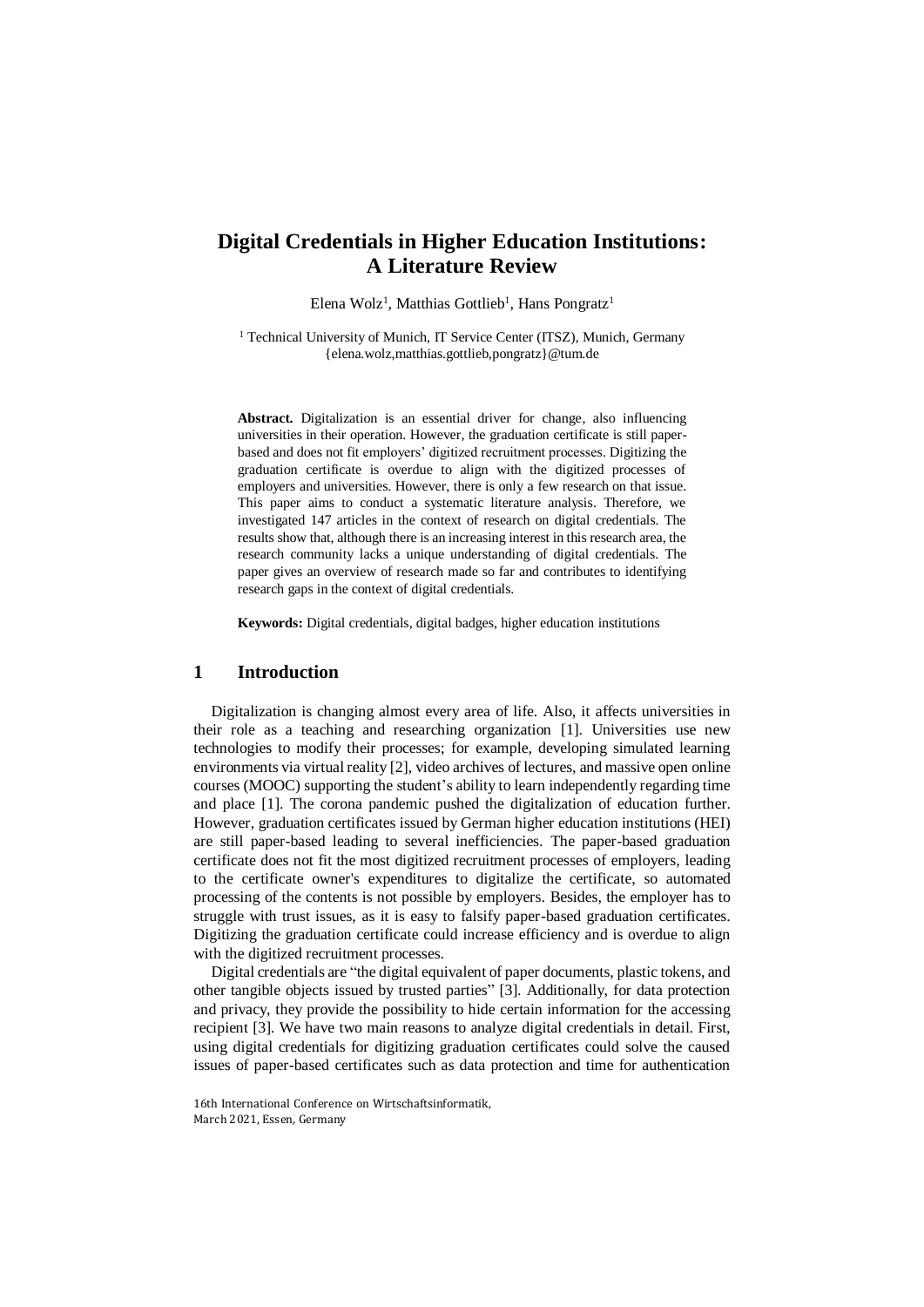and validation. Second, digital credentials in the context of HEIs are relatively new and little-discussed yet [4]. In addition to that, prior research lacks an overview of that research field, building the basis for further studies. The article provides a basis for further research on digital credentials in higher education. Thus, we follow the research question: *What is the current state of the art of research on digital credentials in the context of higher education institutions?*

The paper conducts a systematic literature review analyzing 147 papers in the context of digital credentials in higher education institutions. It contributes to evaluating the relevance of digital credentials as a research area in the context of higher education, the creation of a status quo of research in that field, and the identification of research gaps.

We structure the study as follows: In the section Terms and Related Work, we give a general understanding of digital credentials and their potential in the context of HEIs. Afterward, we describe the methodology approach and present in the section Results our findings. We discuss the findings in the section Discussion. Finally, we give an outlook for future research and state the paper's limitations in the section Conclusion.

## **2 Terms and Related Work**

**Digital credentials** represent "the digital equivalent of paper documents, plastic tokens, and other tangible objects issued by trusted parties" [3]. In education, digital credentials enable the holder to decide which information when and how revealed to others. Additionally, digital credentials provide greater security than paper-based documents [3]. In conclusion, digital credentials can change the way of issuing and managing graduation certificates from paper-based to digitized.

**Digital badges** emerged in the educational area as another trend [5]. According to [6], a digital badge "is a representation of an accomplishment, interest or affiliation that is visual, available online, and contains metadata including links that help explain the context, meaning, process and result of an activity." Digital badges have their origin in games, where the user gets badges by reaching performance benchmarks. Within education, they tend to motivate learners by providing an incentive to identify the progress in learning and support credential management [6]. Digital badges contain metadata referring to the skills and knowledge earned, like information about the issuer, knowledge achieved, activities are undertaken to achieve the badge, and quality of the experiences and performances [6]. Digital badges are used for certification: formal, non-formal, and in-formal qualifications, but on a very granular level, not yet very widespread.

"**Micro-credentials** are a virtual, portable way of cashing in on acquired learning, especially granular skills" [7]. They are mini-certifications in study programs and enable students to represent the knowledge achieved through successfully participating in a module or course. To earn these micro-credentials, a student must submit evidence of their learning process, which is evaluated afterward. Employers can use this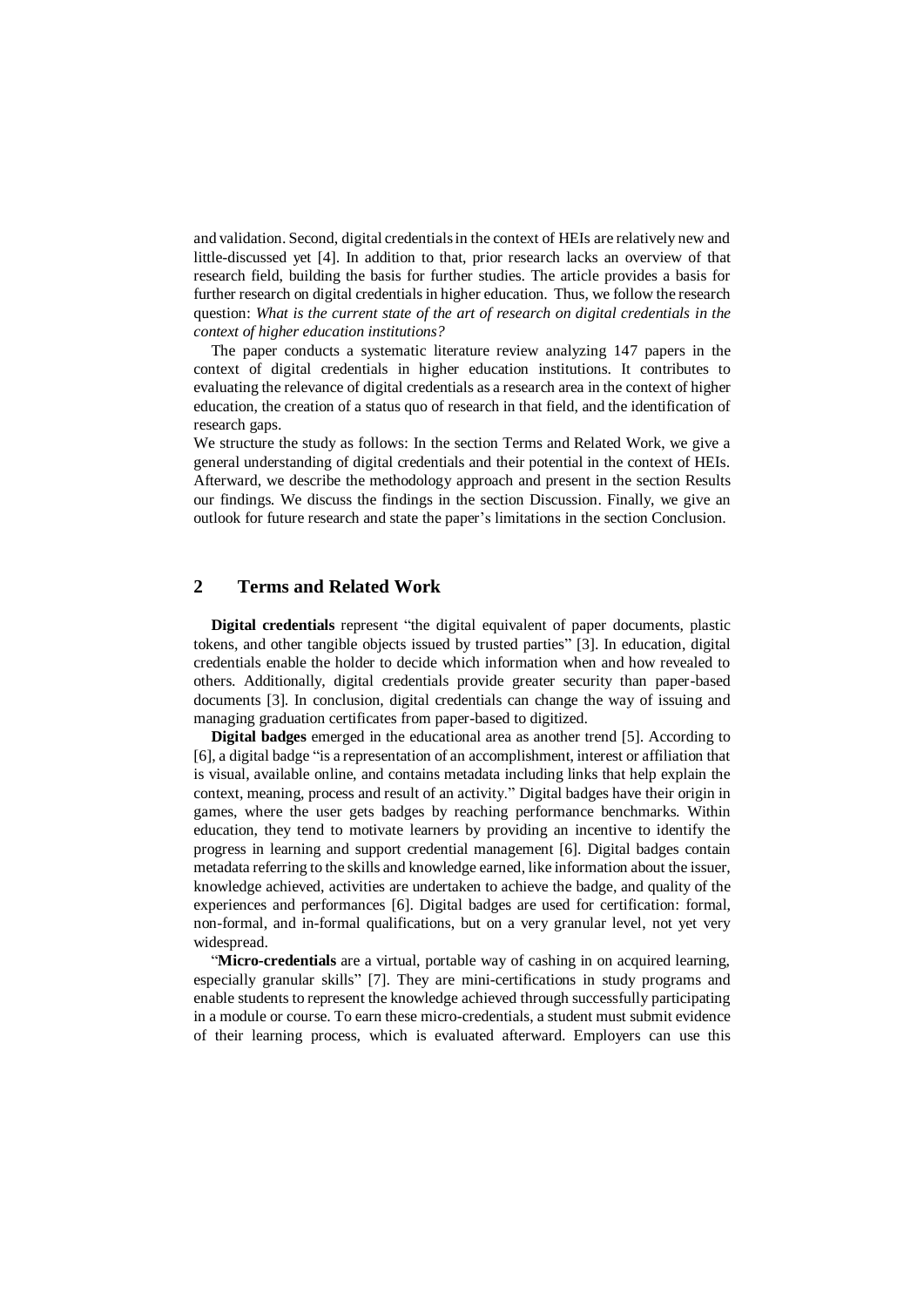achievement accreditation for evaluating their new hires [8]. Therefore, the focus lies on the content and not the certificate replacement.

**Alternative credentials** represent learning certifications of non-credit programs and therefore are no digitization of traditional transcripts. These digital credentials describe an individual's skills and knowledge and complement the traditional transcript [9]. As a result, alternative credentials support the concept of lifelong learning.

**Technical applications** of digital credentials are found in the area of platforms. One application consists of a centralized server platform [10]; other platforms use the blockchain to manage digital credentials [11-15]. Platforms using the open-source Ethereum infrastructure have been implemented [12, 14] and solutions with the Bitcoin blockchain as the underlying infrastructure [11].

## **3 Methodological Approach**

In order to assess the current state of the art on digital credentials in HEIs, we executed a systematic literature analysis based on [16] and [17]. The search for relevant literature covered the databases: Scopus, EBSCOHost, ACM Digital Library, ScienceDirect, IEEE Explore, and AISeL. To identify appropriate literature, we choose an iterative approach concerning the hit rate. As the goal is to derive the current status of research on digital credentials, we considered 'Digital Credentials' as a relevant keyword for the query in a five-step approach. Also, getting the newest word stem in this specific field [4]. Figure 1 illustrates the applied methodology.



Figure 1: Literature Review Approach

First, we searched for this within title, keywords, and abstract (result: hit rate 1152).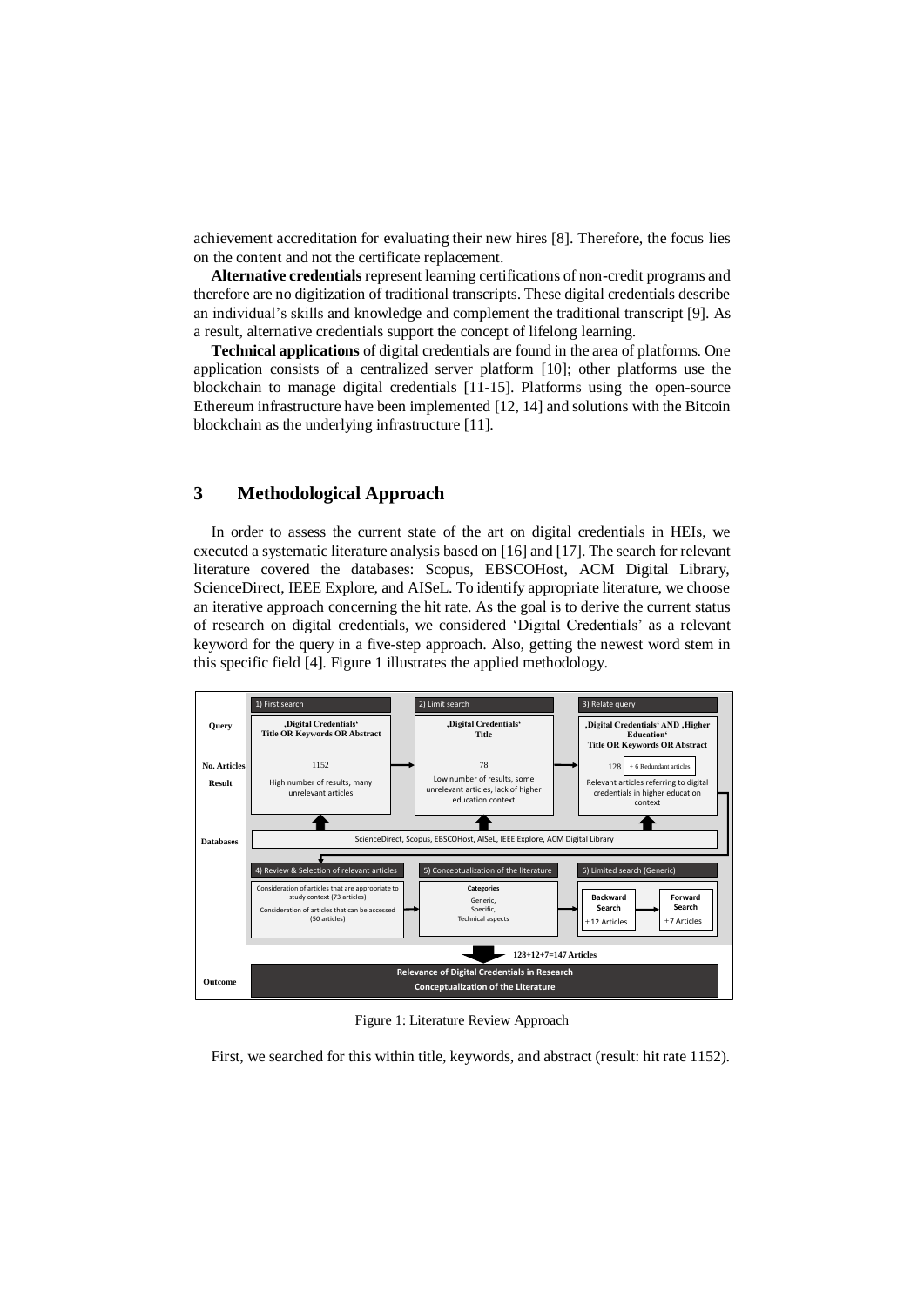Second, to enclose the found literature, the keyword was searched only in the titles (result: hit rate 78). However, many of the found paper did not relate to the topic of digital credentials in HEIs. The fact that digital credentials are a general term used in different contexts causes less relevance. [3] defined digital credentials as "the digital equivalent of paper documents, plastic tokens, and other tangible objects issued by trusted parties."

Third, to further specify the query for this paper's research context, it was useful to add the keyword 'Higher Education' to the query. The search for 'Digital Credentials' and 'Higher Education' within title, keywords, and abstract resulted in 128 articles. We reviewed the articles and selected contributions that are relevant to the study. To define relevant articles, we elaborated if the studies are referring to the defined research context, resulting in 73 appropriate contributions. Among these 73 contributions, 23 could not be accessed. As a result, we included studies that could not be accessed in the literature's conceptualization but excluded them from further investigations.

Fourth, we categorized the digital credentials into generic, specific, technical aspects. Moreover, we documented the usage of terms in the context of digital credentials. To gather additional literature, we conducted a forward and backward search focusing on the category digital credentials generic, according to [16]. The forward and backward search revealed 19 additional contributions for investigation. In total, we reviewed 147 articles, whereby we used 73 articles for the conceptualization of the literature and further investigated 69 contributions according to their contents.

## **4 Results**

We conceptualized 73 studies, and most contributions discuss digital badges (61). The other categories occur with similar frequency: generic (11), alternative credentials (4), micro-credentials (6), and technical application (6). Table 1 presents the identified papers and the number of papers assigned to a specific category.

| Author(s)                                                                                                                                                                                  |          | <b>Digital</b><br><b>Credentials</b><br><b>Specific</b> |   |            | <b>IIAT</b> |
|--------------------------------------------------------------------------------------------------------------------------------------------------------------------------------------------|----------|---------------------------------------------------------|---|------------|-------------|
|                                                                                                                                                                                            | <b>e</b> |                                                         |   | <b>NCT</b> |             |
| AACSB [18], Bull [19]                                                                                                                                                                      |          |                                                         | X |            |             |
| Matkin [9], Farmer and West [20]                                                                                                                                                           |          | X                                                       | X |            |             |
| Swan $[21]$                                                                                                                                                                                |          |                                                         |   |            | X           |
| Jirgensons and Kapenieks [22]                                                                                                                                                              |          | X                                                       |   |            | X           |
| Kamišalić, Turkanović, Mrdović and Heričko [23],<br>Hölbl, Kamisalić, Turkanović, Kompara, Podgorelec and<br>Herićko [12], Arenas and Fernandez [24], Newswire<br>$[25]$ , Newswire $[26]$ | X        |                                                         |   |            | X           |
| Connolly [27]                                                                                                                                                                              | X        | X                                                       |   |            |             |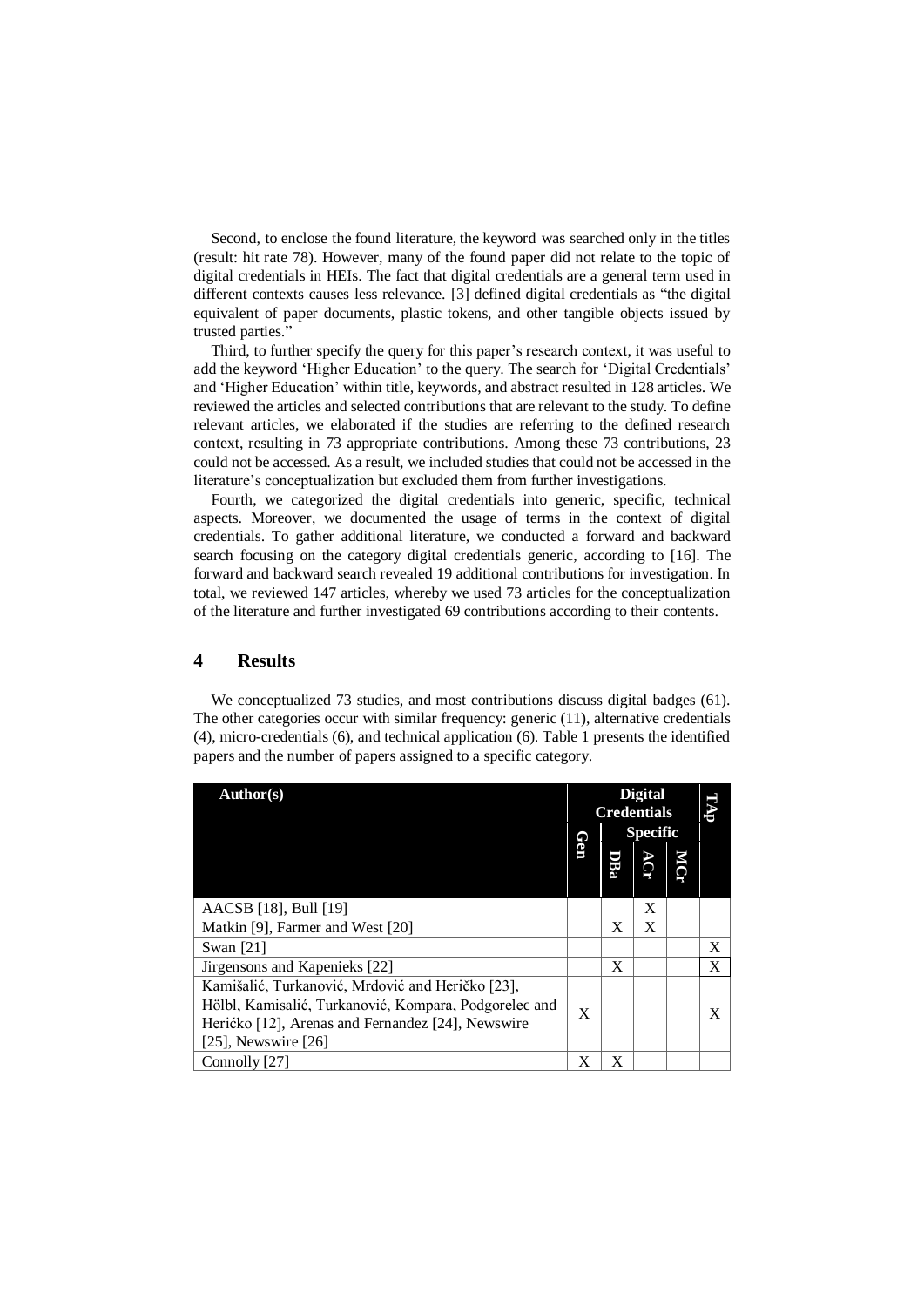| Author(s)                                                                                                                                                                                                                                                                                                                                                                                                                                                                                                                                                                                                                                                                                                                                                                                                                                                                                                                                                                                                                                                                                                                                                                                                                                                                                                                                  | Gen         | <b>Digital</b><br><b>Credentials</b><br><b>Specific</b> |                         |   |   |
|--------------------------------------------------------------------------------------------------------------------------------------------------------------------------------------------------------------------------------------------------------------------------------------------------------------------------------------------------------------------------------------------------------------------------------------------------------------------------------------------------------------------------------------------------------------------------------------------------------------------------------------------------------------------------------------------------------------------------------------------------------------------------------------------------------------------------------------------------------------------------------------------------------------------------------------------------------------------------------------------------------------------------------------------------------------------------------------------------------------------------------------------------------------------------------------------------------------------------------------------------------------------------------------------------------------------------------------------|-------------|---------------------------------------------------------|-------------------------|---|---|
|                                                                                                                                                                                                                                                                                                                                                                                                                                                                                                                                                                                                                                                                                                                                                                                                                                                                                                                                                                                                                                                                                                                                                                                                                                                                                                                                            |             | DBa                                                     |                         |   |   |
| Rimland and Raish [7], Lim, Nair, Keppell, Hassan and                                                                                                                                                                                                                                                                                                                                                                                                                                                                                                                                                                                                                                                                                                                                                                                                                                                                                                                                                                                                                                                                                                                                                                                                                                                                                      |             | X                                                       |                         | X |   |
| Ayub [8], Lewis and Lodge [28], [29], LaMagna [30]                                                                                                                                                                                                                                                                                                                                                                                                                                                                                                                                                                                                                                                                                                                                                                                                                                                                                                                                                                                                                                                                                                                                                                                                                                                                                         |             |                                                         |                         |   |   |
| Friedler [31]                                                                                                                                                                                                                                                                                                                                                                                                                                                                                                                                                                                                                                                                                                                                                                                                                                                                                                                                                                                                                                                                                                                                                                                                                                                                                                                              |             |                                                         |                         | X |   |
| Parks, Parrish and Taylor [32], Newswire [33],                                                                                                                                                                                                                                                                                                                                                                                                                                                                                                                                                                                                                                                                                                                                                                                                                                                                                                                                                                                                                                                                                                                                                                                                                                                                                             | $\mathbf X$ |                                                         |                         |   |   |
| Newswire [34], Norman [35]                                                                                                                                                                                                                                                                                                                                                                                                                                                                                                                                                                                                                                                                                                                                                                                                                                                                                                                                                                                                                                                                                                                                                                                                                                                                                                                 |             |                                                         |                         |   |   |
| Newby and Cheng [36], Cheng, Richardson and Newby<br>[37], Borras-Gene [38], Lim, Nair, Keppell, Hassan and<br>Ayub [8], Friedler [31], Carey and Stefaniak [39],<br>Cheng, Watson and Newby [40], Beattie and Jones [41],<br>Hartnett [42], Shields and Chugh [43], Crafford and<br>Matthee [44], Abramovich [45], Hickey [46], Wilson,<br>Gasell, Ozyer and Scrogan [47], Hamson-Utley and<br>Heyman [48], Olneck [49], McDaniel and Fanfarelli<br>[50], Gamrat and Zimmerman [51], Elliott, Clayton and<br>Iwata [52], Ahn, Pellicone and Butler [53], Rughinis<br>[54], Newswire [55], Rimland and Raish [56], Bradley<br>[57], Alliance for Excellent Education and Mozilla [58],<br>Eaton, Rennie Center for Education and Policy [59],<br>Newswire [60], Hartman and Andzulis [61], DiSalvio<br>[62], Sullivan [63], Watters [5], Fanfarelli, Vie and<br>McDaniel [64], Buchem [65], Gibson, Coleman and<br>Irving [66], Brauer and Siklander [67], Virkus [68],<br>LaMagna [30], Peck, Bowen, Rimland and Oberdick<br>[69], Fedock, Kebritchi, Sanders and Holland [70], Ellis,<br>Nunn and Avella [71], Ifenthaler, West, Flintoff, Lodge,<br>Gibson, Beattie, Irving, Lewis, Coleman and Lockley<br>[72], Mah, Bellin-Mularski and Ifenthaler [73], Diamond<br>and Gonzalez [74], Carey [75], Balci, Secaur and Morris<br>$[76]$ |             | X                                                       |                         |   |   |
| <b>Sum of Articles</b>                                                                                                                                                                                                                                                                                                                                                                                                                                                                                                                                                                                                                                                                                                                                                                                                                                                                                                                                                                                                                                                                                                                                                                                                                                                                                                                     | 10          | 60                                                      | $\overline{\mathbf{4}}$ | 6 | 7 |

Table 1: Conceptualization of Contributions, Gen = Generic, DBa = Digital Badges, ACr = Alternative Credentials, MCr = Micro-Credentials, TAp = Technical Application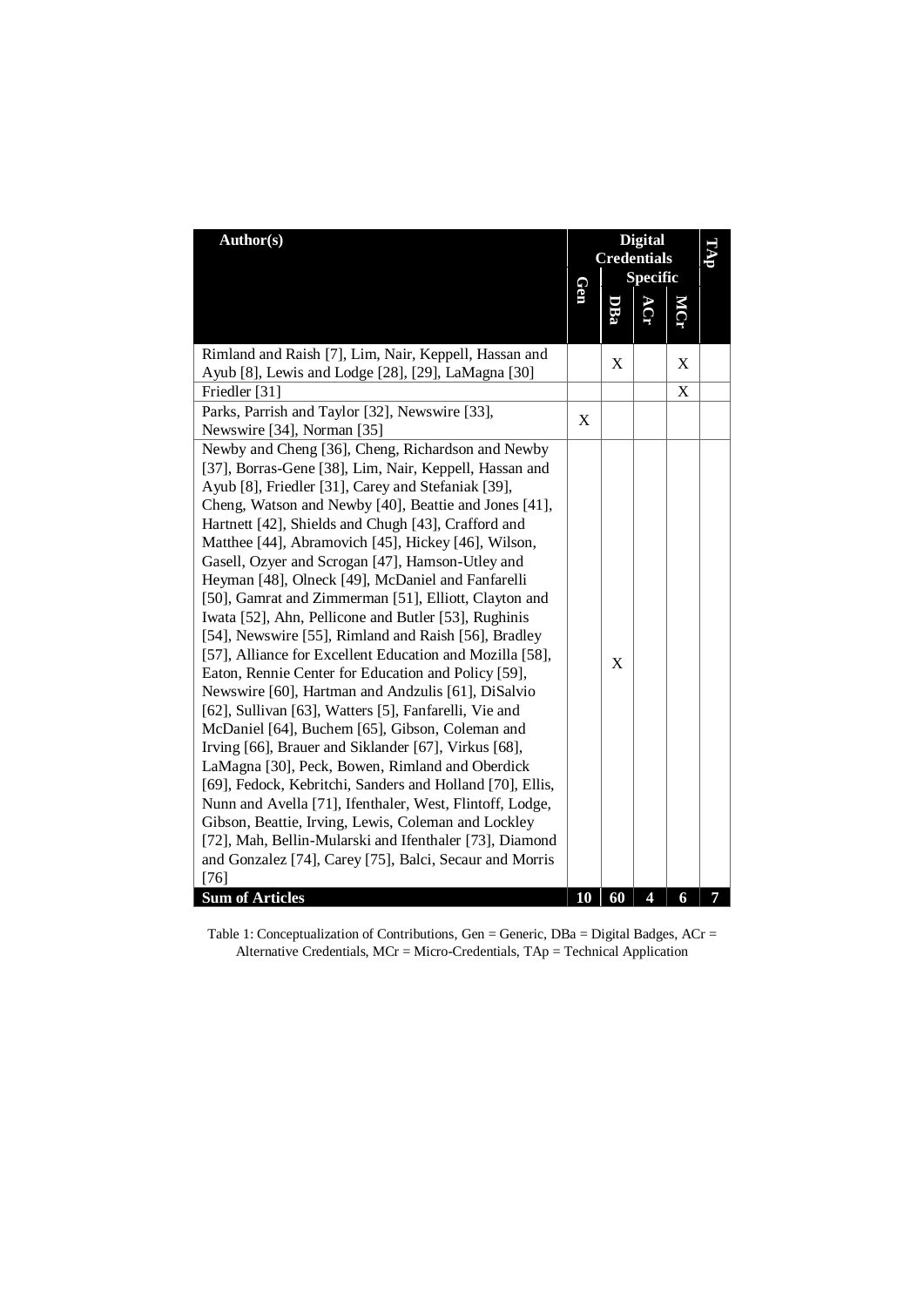### **4.1 Technical Application**

The found contributions discuss technical applications referring to blockchain implementations in the context of digital credentials, digital badges, and higher education in general. [12, 22-24] Blockchain characteristics, features, and implementation challenges of the EduCTX project are described [12, 23]. A categorization stated by [23] assigns blockchain applications into institution-centric approaches and student-centric approaches. While institution-centric applications focus on simplifying the higher education institution's processes, the student-centric category creates benefits from the 'student's perspective [23].

### **4.2 Specific Digital Credentials**

#### **Digital Badges**

The usage of the specific term Digital Credentials relates to the mass of found articles in the context of Digital Badges. However, there are several different understandings of the characteristics and specifications of digital badges:

- (1) as micro-credentials [7, 8, 22, 36, 47, 51, 52, 57, 59],
- (2) as micro-credentials and micro-learning platform [37],
- (3) as a type of digital credentials [38, 58, 63],
- (4) as an alternative credential [9, 36, 53, 62],
- (5) as "a representation of an accomplishment, interest or affiliation that is visual, available online, and contains metadata including links that help explain the context, meaning, process, and result of an activity" [6],
- (6) as a graduation certificate [31],
- (7) as "a flexible format to allow educational programs to credential the learning that can sit alongside the curriculum" [41],
- (8) as "an online record of achievements, tracking the 'recipient's communities of interaction that issued the badge and the work completed to get it" [62],
- (9) as a nano-degree [57], and
- (10) as "an online image that tells people about a new skill that 'you've learned" [64].

## **Micro-Credentials**

Micro-credentials have been investigated in research very little so far [7, 8]. All authors synonymize micro-credentials and digital badges. According to [7], "Digital badges or micro-credentials are virtual representations of skill or knowledge, typically a granular one." [8] define micro-credentials and digital badges for being the same as the individual will get a digital badge when fulfilling the micro-credentials requirement. The research focused on possibilities to implement micro-credentials in HEIs via design principles and platform ecosystems [8]. Furthermore, potential benefits and existing vendors have been described and the importance of design choices in that context concerning the convenience and success of implementation and aspects regarding deployment and evaluation of micro-credentials [7].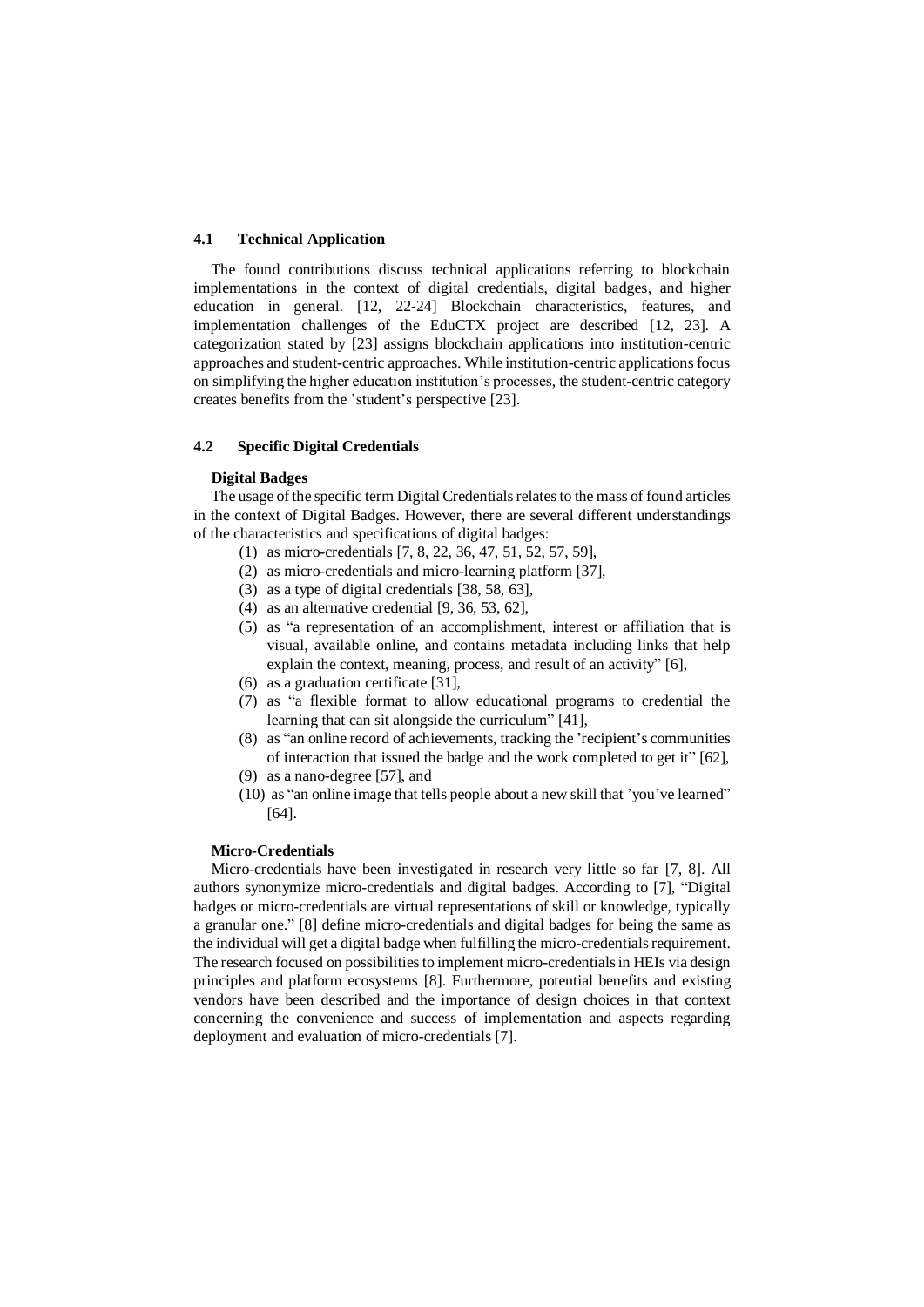### **Alternative Credentials**

Alternative credentials are little discussed in research yet [9, 18, 19]. They represent learning outcomes of individuals earned through informal learning that are based on non-degree activities. These competencies refer to timely needs in professional life. [18] [9] refers to badges in the context of alternative credentials and states that they will affect the relationship between higher education and society by representing skills achieved at the workplace instead of study programs. The found literature demonstrates the relevance of alternative credentials by providing a possibility to individuals choosing not to study [18, 19]. [19] points out that a "college diploma is not the only way to the good life, the intellectual life, the cultured life, or the American dream, and it is elitist to push for an educational ecosystem in which college is the only route." Furthermore, several aspects of establishing alternative digital credentials have been discussed, like the design of icons and to represent alternative digital credentials and the represented content, implementation methods, impacts of blockchain technology on alternative digital credentials, and requirements for issuing alternative digital credentials [9].

#### **4.3 Generic Digital Credentials**

### **Term Understanding of Digital Credentials**

The conceptualization of the found articles focusing on the category of digital credentials generic in education together with the forward and backward search reveals that the usage of the generic term Digital Credential also has different associations in the found literature:

- (1) as academic credentials [24, 25],
- (2) as "Credentials are a means by which learners can signal important information about their knowledge, skills, and aptitudes." [32]
- (3) as digital badges [38, 58, 63],
- (4) as micro-credentials [8], and
- (5) as a "digital record of their lifelong learning achievements. Include badges, internships, boot camps, certificates, MicroMasters, and stackable combinations, as well as traditional degrees. They are shareable with employers or other institutions. Institutions can record and manage the achievements of their learners in a way that is easy, safe, and inexpensive, and minimizes the risk of identity fraud" [33].

## **Technical Aspects of Digital Credentials**

Most publications (15) elaborate applications of digital credentials in HEIs using blockchain. News articles have a prevalence of eight, and only one publication analyzes requirements and guidelines for implementing digital credentials.

The authors focusing on blockchain applications for implementing digital credentials in education investigated several aspects:

- (1) technical characteristics of the blockchain [12, 15, 24, 77-80],
- (2) challenges [23, 77, 78, 81, 82],
- (3) benefits [15, 24, 32, 77, 82],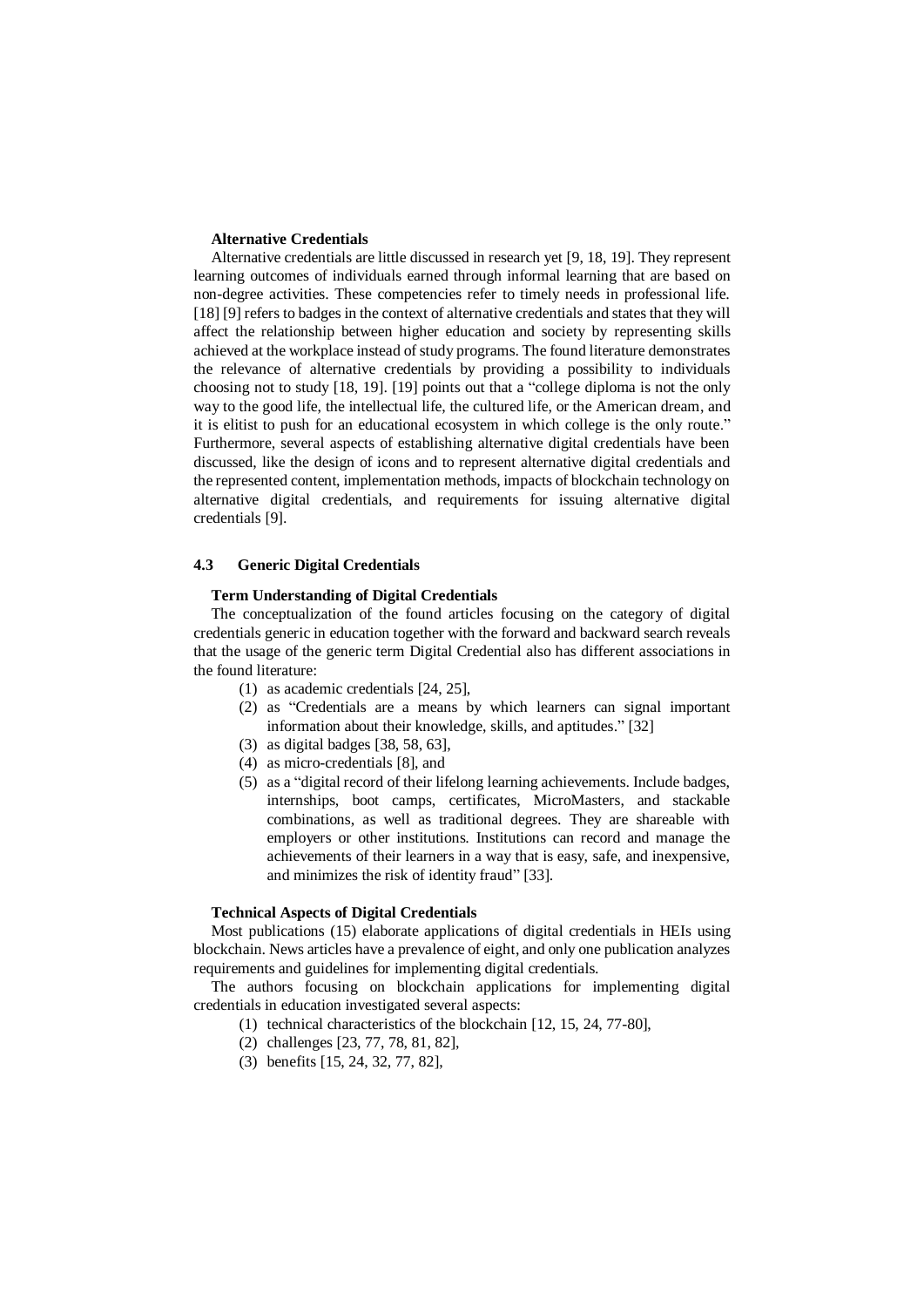- (4) enablers/requirements of using the blockchain [77, 82], as well as
- (5) use cases of blockchain-based digital credential implementations [11, 12, 14, 15, 23, 24, 77, 79, 80],

The technical characteristics refer to the aspects such as how to guarantee security within the blockchain, consensus mechanisms in blockchain, different architectures, scalability, and network performance of blockchain technology [78].

The news articles found in the literature give superficial information on digital credentials, referring to the usage of digital credentials in higher education and implementation projects [25-27, 33, 34, 83, 84].

One of the found articles refers to the category requirements and guidelines for implementing digital credentials in HEIs. The publication describes requirements in the context of implementing digital credentials in higher education institutions by proposing a digital credential strategy [32].

## **5 Discussion**

The results of our thematic analysis confirm an increasing interest in digital credentials for HEIs [1]. The number of identified publications per year shows a significant increasing trend in publications from 2015 on.

Further, the topic is of raising interest in the area of HEIs [4] and in the field of Information Systems (IS), which underlies the increasing numbers of publications per year found through the literature search in the context of digital credentials in higher education. The proportion of source categories illustrates that the topic is new in research, as there are only a few book nominations but many conference and journal publications.

## **Delimitation of Terms**

To our surprise, using the terms digital credentials, digital badges, micro-credentials, alternative credentials, and digital academic credentials is not precisely distinct. A more precise specification will follow. Many contributions use digital badges referring to other terms like nano-degrees [57], micro-credentials [8, 22, 36, 47], graduation certificate [31], alternative credentials [36, 53, 62] or digital credentials [38, 58, 63]. Also, there is no unique understanding and usage of the terms '*Digital Credentials*' and '*Digital Badges*' within the research.

The results reveal *digital badges* as a generic term referring to several terms within that context to cover single courses like micro-credentials, alternative credentials, or a credential for a course within a study program. Further, a combination of several courses refers to nano-degrees, graduation certificates, and digital credentials [57]. Table 2 represents the hierarchical conceptualization of digital badges in higher education institutions.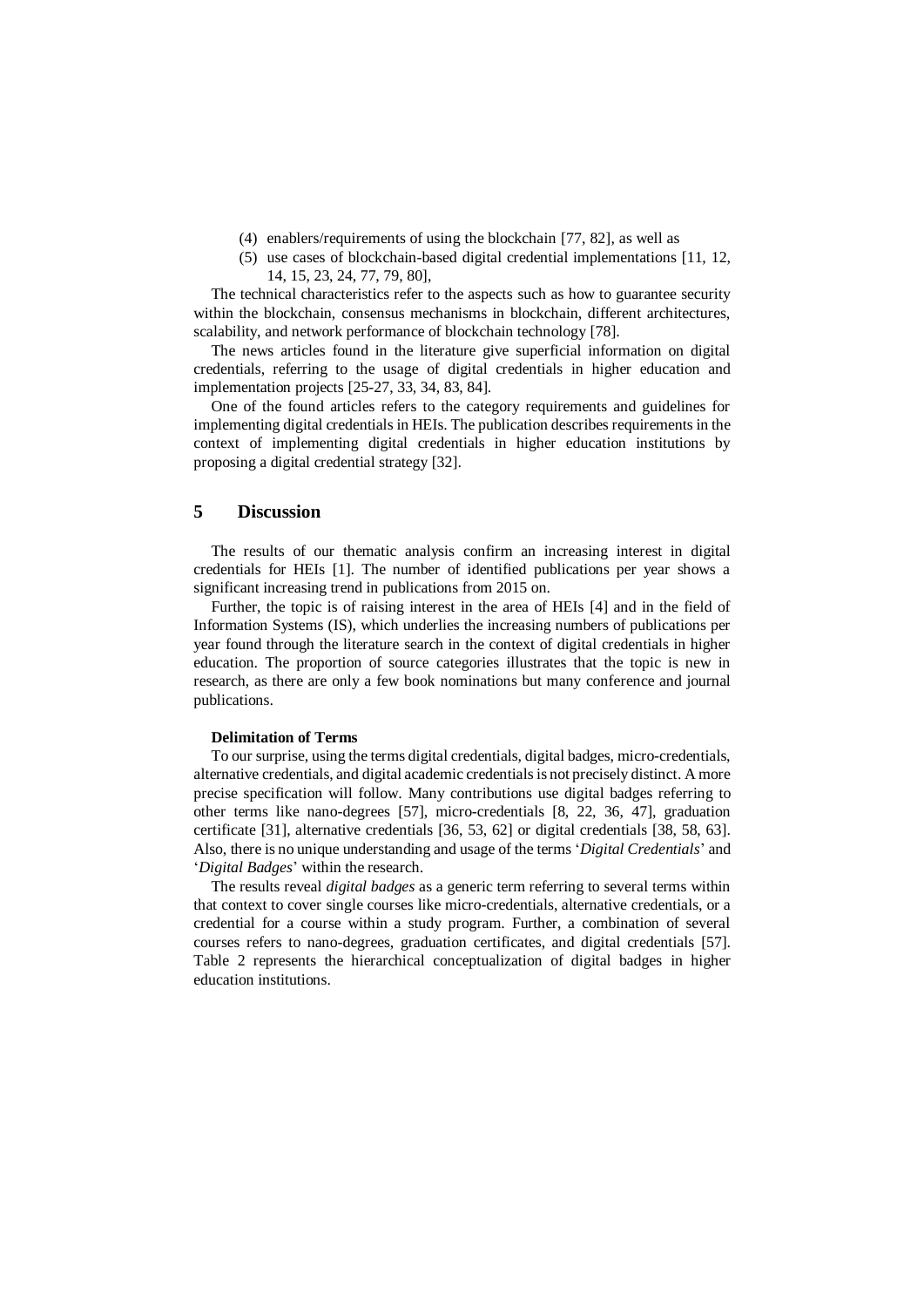| Characte-<br>ristics     | <b>Categories</b>           |                                      |                                                                         |  |                            |                                                                                          |                                     |                                                   |
|--------------------------|-----------------------------|--------------------------------------|-------------------------------------------------------------------------|--|----------------------------|------------------------------------------------------------------------------------------|-------------------------------------|---------------------------------------------------|
| Degree<br>of Coverage    | Single Courses              |                                      |                                                                         |  |                            | Combination of Several Courses.<br>Degree                                                |                                     |                                                   |
| Content                  | Digital<br>Creden<br>-tials | Alter-<br>native<br>Creden-<br>tials | Creden-<br>tials for<br>a<br>Course<br>within a<br>Study<br>Progra<br>m |  | Micro-<br>Creden-<br>tials | Micro<br><b>Masters</b><br>/ Nano-<br>Degree<br>S/<br>Master<br>$\text{Track} /$<br>etc. | Gradua<br>-tion<br>Certifi-<br>cate | Record<br>of<br>Achie-<br>vement/<br>Learnin<br>g |
| Further<br>Specification | Micro-Learning Platform     |                                      |                                                                         |  |                            |                                                                                          |                                     |                                                   |

Table 2: Conceptualization Digital Badges as Morphologic Box

The term *digital credential* is in the discussion of the literature partially used for the term digital badges [8, 58]. The keywords of the query on the databases were Digital Credentials and Higher Education but resulted in a high number of contributions referring to digital badges (61 contributions). In conclusion, we consider that digital credentials and digital badges belong somehow together. Consequently, precision in the term of digital credentials is necessary. We understand the term digital credential from a verifier perspective regarding higher education as an umbrella term based on all other terms. The IS literature does not specify verifiable credentials in education but is used in the W3C-context [4]. Due to our focus, we do not further discuss this point.

Subsequently, we confirm the findings [33]. The degree of coverage distinguishes between single courses and a combination of achievements. Single courses refer to digital badges or micro-credentials, while the combination of achievements refers to certificates or digital academic credentials as well as MicroMasters. MicroMasters means that a student completes several MOOCs bundled for this purpose at edX for money and then spends 1-2 semesters at a cooperating university for a full Master's degree [85]. Summing up, a digital badge is always a digital credential, while a digital credential must not necessarily be a digital badge. Table 3 represents the hierarchical conceptualization of the terms in the context of digital credentials in higher education.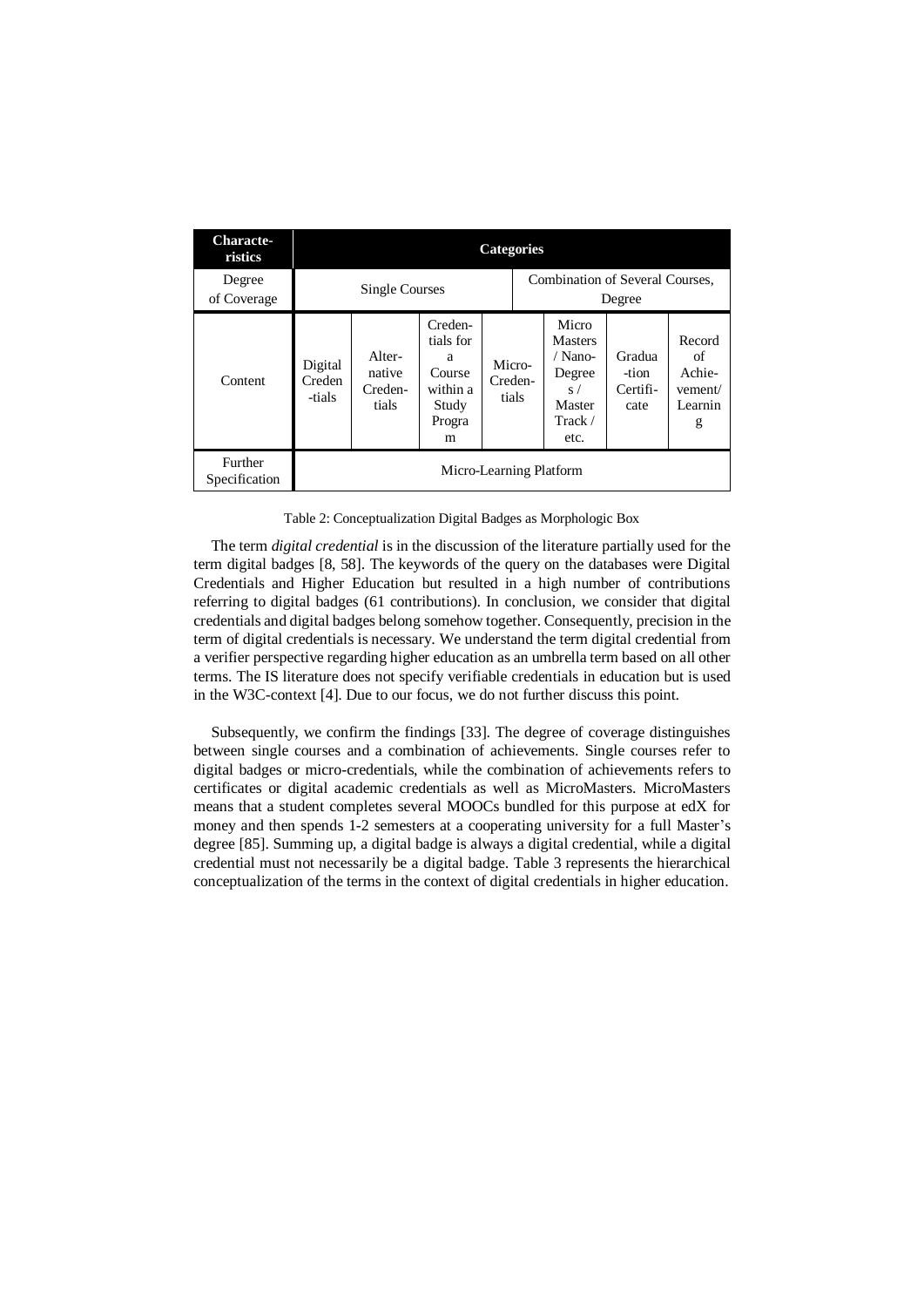| <b>Characteristics</b> | <b>Categories</b>                                                  |                       |              |                                                                    |                                                               |
|------------------------|--------------------------------------------------------------------|-----------------------|--------------|--------------------------------------------------------------------|---------------------------------------------------------------|
| Degree of<br>Coverage  | Combination of Lifelong Learning<br>Single Courses<br>Achievements |                       |              |                                                                    |                                                               |
| Content                | Digital<br><b>Badges</b>                                           | Micro-<br>Credentials | Certificates | Digital<br>Academic<br>Credentials<br>or<br>Traditional<br>Degrees | <b>MicroMasters</b><br>NanoDegrees<br>/ MasterTrack<br>/ etc. |

Table 3: Conceptualization Digital Credentials as Morphologic Box

In conclusion, a digital credential is a general term for digitized versions of a certificate or document representing achieved learning. A digital badge is a sub-term in that context, referring to the reveal of executed learning by specific certificate types like alternative credentials or credentials for a course within a study program. Thus, a digital badge is, in our way, understand as a distinct sign, emblem, token, or mark for a specific learning outcome within the curricula, while a digital credential can be for a whole curriculum such as a Bachelor's degree. Summarizing the study's findings, micro-credentials are mini-certifications within study programs referring to successfully participated courses, while alternative credentials are skill achievements outside the study program. Figure 2 illustrates the delimitation of the relevant terms in the context of HEI study programs.



Figure 2: Delimitation of Digital Credentials, Digital Badges, Micro-Credentials, Alternative **Credentials**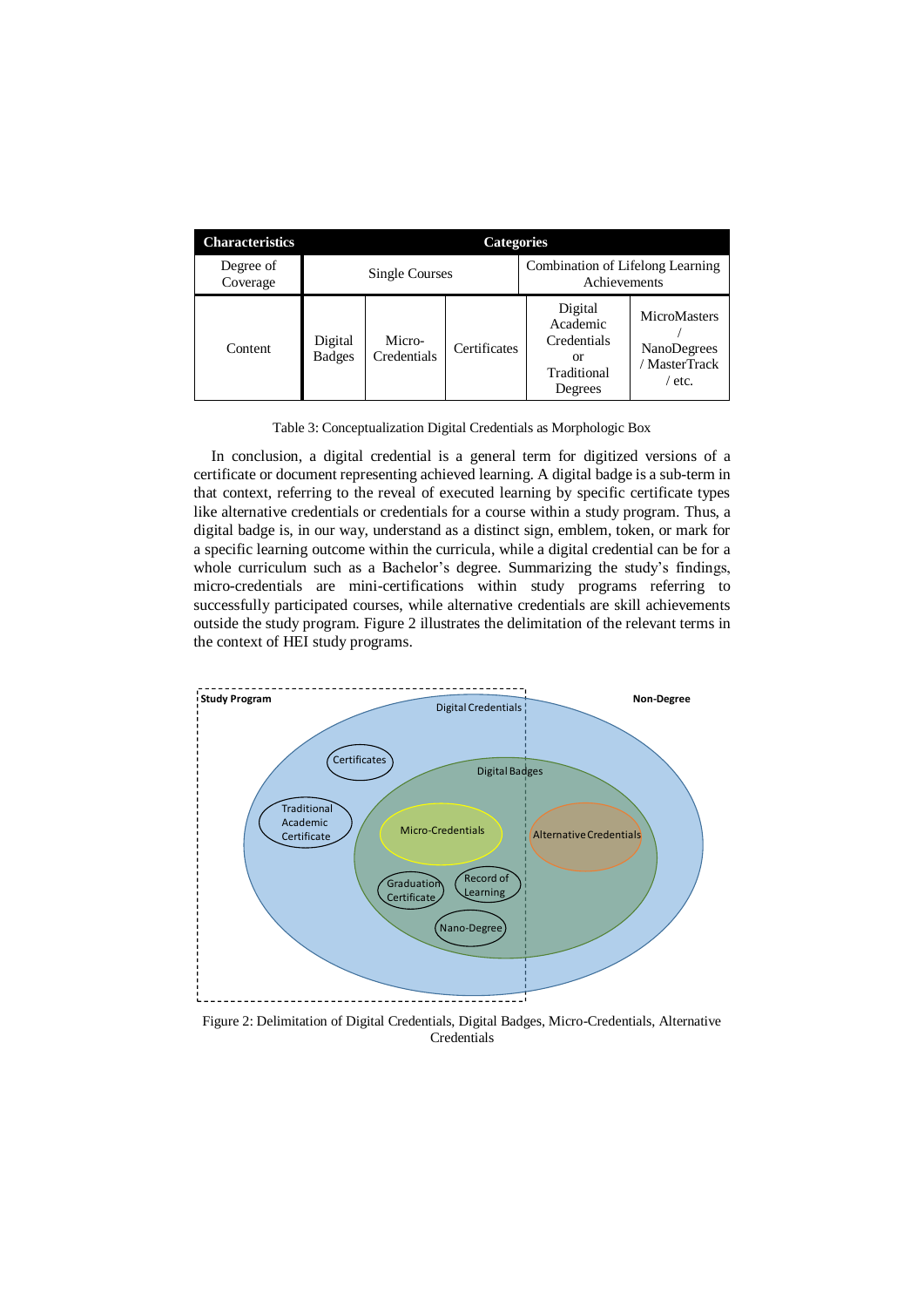## **Research Spectrum**

Moreover, the research spectrums of the research field of digital credentials in higher education vary between the different areas: research on *digital badges* and *microcredentials* covers a broad research spectrum, while the spectrum of *alternative digital credentials*, *digital credentials*, and *technical applications* is in comparison to these smaller. The category *technical application* includes studies focusing on the usage of digital credentials and their methodological application. Table 4 demonstrates the research contents of the respective areas.

| Cat-<br>egory | Gen                                  | DBa                                      | ACr             | MCr                         | <b>TAp</b>                                              |  |
|---------------|--------------------------------------|------------------------------------------|-----------------|-----------------------------|---------------------------------------------------------|--|
|               | Strategy                             | Implementation<br>(Open Badges)          |                 | Implementation              |                                                         |  |
|               | /Guide-<br>lines                     | Use cases                                | Rele-<br>vance  | <b>Benefits</b>             | <b>Blockchain</b><br>Applications                       |  |
| Con-<br>tents |                                      | Benefits (Open<br>Badges)                |                 | Provider<br>Overview        |                                                         |  |
|               | Block-<br>chain<br>Appli-<br>cations | Implementation<br>Challenges             | Imple-<br>menta | Design Options              | Blockchain<br>Applications<br>(Digital)<br>Credentials) |  |
|               | Rele-<br>vance                       | Influence on<br><b>Learning Progress</b> | -tion           | Application &<br>Evaluation | <b>Blockchain</b><br>Applications<br>(Digital Badges)   |  |

Table 4: Investigated Topics, Gen = Generic,  $DBa = Digital Badges$ ,  $ACr = Alternative$ Credentials, MCr = Micro-Credentials, TAp = Technical Application

The conceptualization of literature referring to digital credentials in education yields that many contributions refer to digital credentials applications using blockchain, and only a few references to requirements for implementing digital credentials and common knowledge within that context. As a result, a research gap exists referring to shared knowledge and digital credentials requirements.

## **6 Conclusion, Limitation, and Future Research**

Our literature review shows that higher education institutions' digital credentials play a role in several IS research areas, namely blockchain technology, environmental such as ecosystems and platforms, and e-government. Ideas regarding digital credentials are still in the early stages of research. However, digital credentials in higher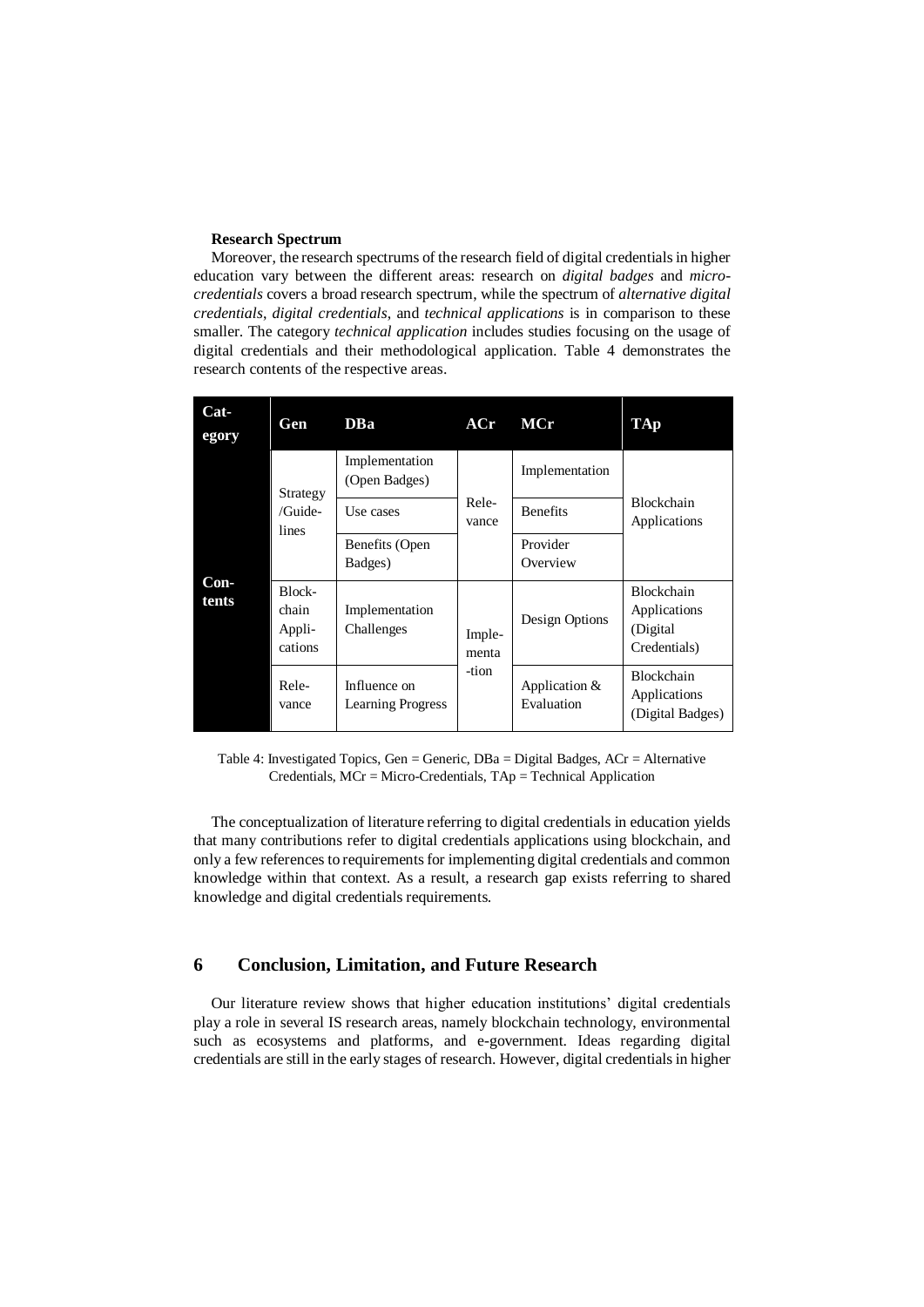education have been examined in diverse ways, leaving its broader role ambiguous and underutilized in the IS community. We shed light on the claim of different use of names and build a fundament with a more precise definition for the distinction of digital credentials and digital badges in the IS research field.

Our findings underlie limitations such as the applied databases' regulations and, therefore, the capturing only until august 2019. There may be further contributions referring to digital credentials not covered in our literature review approach. However, our focus was the first exploration of the topic, and in the increasing new stage of the topic *digital 'credential,'* we will look for whitepapers to analyze this foundation in more detail. In September 2019, the W3C working group "Verifiable claims" renamed to "Verifiable credentials" [86], so in future research, we will focus on the term verifiable credentials in higher education, too.

This study provides a basis for future research on digital credentials in HEIs, as an overview of the status quo in research is still missing. We hope that this collection of studies will provoke IS researchers and strategic management researchers to step up their collaborative efforts and will provide a fruitful foundation to support the next generation of insights around digital credentials in HEIs. The future of digital credentials in higher education is already possible with today's technology; it has to be applicably discovered.

### **References**

- 1. Jaakkola, H., Aramo-Immonen, H., Henno, J., Mäkelä, J.: The digitalization push in universities. In: 2016 39th International Convention on Information and Communication Technology, Electronics and Microelectronics (MIPRO), pp. 1025-1031. (2016)
- 2. Hanna, D.E.: Higher Education in an Era of Digital Competition: Emerging Organizational Models Journal of Asynchronous Learning Networks 2, 66-95 (1998)
- 3. Brands, S.: A Technical Overview of Digital Credentials. (2002)
- 4. Duffy, K.H., Pongratz, H., Schmidt, J.P., [https://digitalcredentials.mit.edu/wp](https://digitalcredentials.mit.edu/wp-content/uploads/2020/02/white-paper-building-digital-credential-infrastructure-future.pdf)[content/uploads/2020/02/white-paper-building-digital-credential-infrastructure](https://digitalcredentials.mit.edu/wp-content/uploads/2020/02/white-paper-building-digital-credential-infrastructure-future.pdf)[future.pdf](https://digitalcredentials.mit.edu/wp-content/uploads/2020/02/white-paper-building-digital-credential-infrastructure-future.pdf)
- 5. Watters, A.: Show Me Your Badge. Campus Technology Magazine 26, 8-12 (2012)
- 6. Gibson, D., Ostashewski, N., Flintoff, K., Grant, S., Knight, E.: Digital badges in education. Education and Information Technologies 20, 403-410 (2015)
- 7. Rimland, E., Raish, V.: Micro-credentials and Digital Badges. Library Technology Reports 55, 1-34 (2019)
- 8. Lim, C.L., Nair, P.K., Keppell, M.J., Hassan, N., Ayub, E.: Developing a Framework for the University-Wide Implementation of Micro-Credentials and Digital Badges: A Case Study From a Malaysian Private University. In: 2018 IEEE 4th International Conference on Computer and Communications (ICCC), pp. 1715-1719. (2018)
- 9. Matkin, G.W.: Alternative Digital Credentials: An Imperative of Higher Education. Center for Studies in Higher Education, University of California, Berkeley (2018)
- 10. Mercury, M.T., Schmidt, K.J.: Generation, Management, and Tracking of Digital Credentials. In: Office, U.S.P.a.T. (ed.), vol. US 2017/0279614 A1, pp. 16, United States (2017)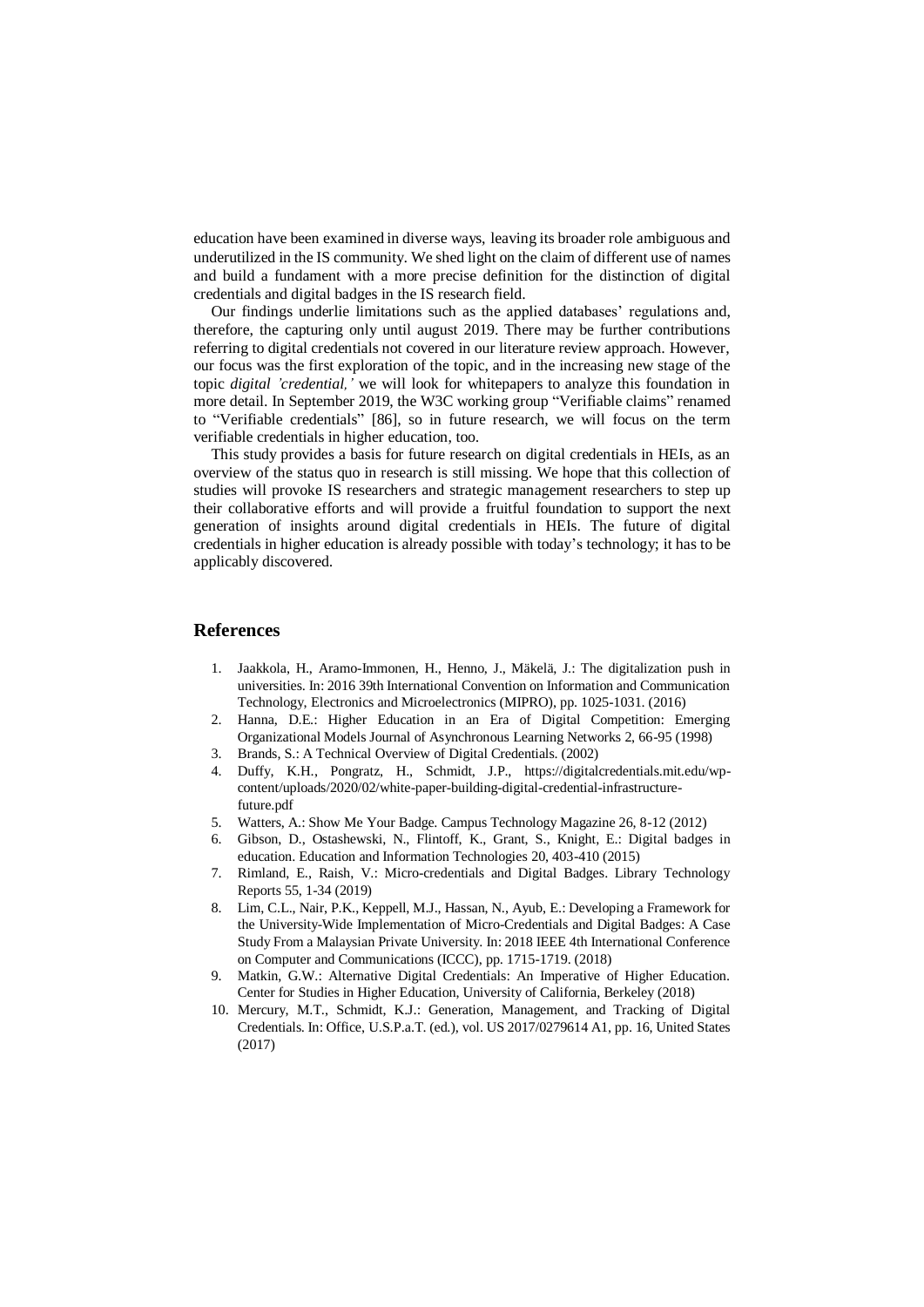- 11. Colle, C., De Capitani, A., Lindroos, K., Maris, A., Virgl, T., Zylka, K.: Gradbase Decentralised academic record verification using the Bitcoin blockchain. Imperial College London (2015)
- 12. Hölbl, M., Kamisalić, A., Turkanović, M., Kompara, M., Podgorelec, B., Herićko, M.: EduCTX: An Ecosystem for Managing Digital Micro-Credentials. In: 2018 28th EAEEIE Annual Conference (EAEEIE), pp. 1-9. (2018)
- 13. Hope, J.: Issue secure digital credentials using technology behind bitcoin. The Successful Registrar 17, 1-4 (2018)
- 14. Sharples, M., Domingue, J.: The Blockchain and Kudos: A Distributed System for Educational Record, Reputation and Reward. pp. 490-496. Springer International Publishing, (2016)
- 15. Turkanović, M., Hölbl, M., Košič, K., Heričko, M., Kamišalić, A.: EduCTX: A Blockchain-Based Higher Education Credit Platform. IEEE Access 6, 5112-5127 (2018)
- 16. Webster, J., Watson, R.T.: Analyzing the Past to Prepare for the Future: Writing a Literature Review. MIS Quarterly 26, xiii-xxiii (2002)
- 17. Brocke, J.v., Simons, A., Niehaves, B., Riemer, K., Plattfaut, R., Cleven, A.: Reconstructing the giant: On the importance of rigour in documenting the literature search process. In: ECIS. (2009)
- 18. AACSB: The Disruptive Power Of Digital Credentials. BizEd 18, 11-11 (2019)
- 19. Bull, B.: Why Colleges Should Support Alternative Credentials. Chronicle of Higher Education 62, 12-12 (2015)
- 20. Farmer, T., West, R.E.: Opportunities and Challenges with Digital Open Badges. Educational Technology 56, 45-48 (2016)
- 21. Swan, M.: Chapter Five Blockchain for Business: Next-Generation Enterprise Artificial Intelligence Systems. In: Raj, P., Deka, G.C. (eds.) Advances in Computers, vol. 111, pp. 121-162. Elsevier (2018)
- 22. Jirgensons, M., Kapenieks, J.: Blockchain and the Future of Digital Learning Credential Assessment and Management. Journal of Teacher Education for Sustainability 20, 145- 156 (2018)
- 23. Kamišalić, A., Turkanović, M., Mrdović, S., Heričko, M.: A Preliminary Review of Blockchain-Based Solutions in Higher Education. vol. 1011, pp. 114-124 (2019)
- 24. Arenas, R., Fernandez, P.: CredenceLedger: A Permissioned Blockchain for Verifiable Academic Credentials. In: 2018 IEEE International Conference on Engineering, Technology and Innovation (ICE/ITMC), pp. 1-6. (2018)
- 25. Newswire, P.R.: ODEM Issues Blockchain Certificates for Canadian Polytechnic. ODEM.IO-Certificates. (2018)
- 26. Newswire, P.R.: Using Blockchain, New Mexico Community College Becomes First Community College to Issue Student-Owned Digital Diplomas. CNM-BlockchainDiploma. (2017)
- 27. Connolly, B.: Credentials the new 'currency for careers'. CIO (13284045) 1-1 (2015)
- 28. Lewis, M.J., Lodge, J.M.: Keep calm and credential on: Linking learning, life and work practices in a complex world. Foundation of Digital Badges and Micro-Credentials: Demonstrating and Recognizing Knowledge and Competencies, pp. 41-54 (2016)
- 29. Micro-credentials and Digital Badges. Library Technology Reports 55, 1-34 (2019)
- 30. LaMagna, M.: Placing Digital Badges and Micro-Credentials in Context. Journal of Electronic Resources Librarianship 29, 206-210 (2017)
- 31. Friedler, A.: Teachers Training Micro-Learning Innovative Model: Opportunities and Challenges. In: 2018 Learning With MOOCS, LWMOOCS 2018, pp. 63-65. (2018)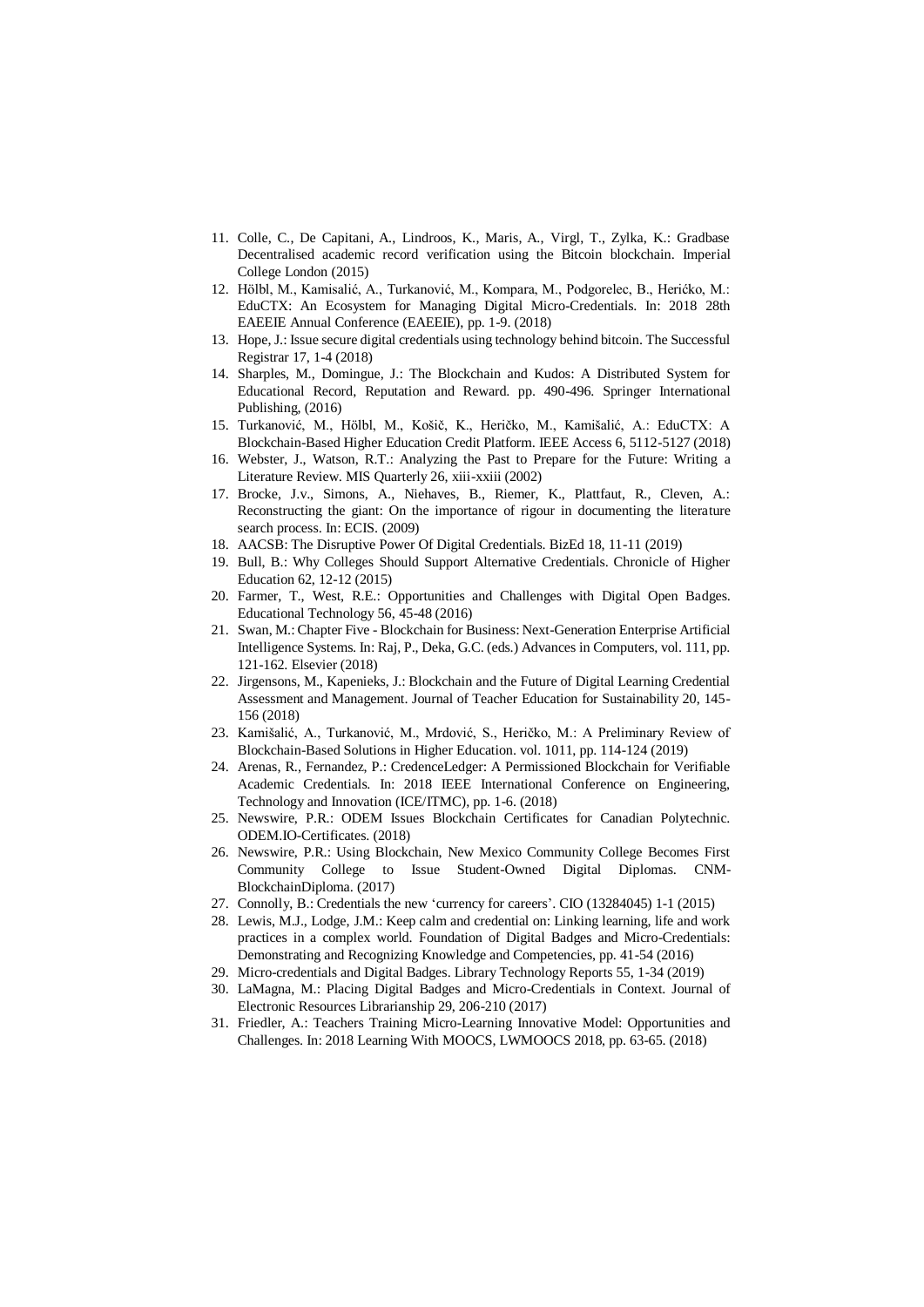- 32. Parks, R., Parrish, J., Taylor, A.: Creating a Digital Credential Strategy. College and University 93, 71-76 (2018)
- 33. Newswire, P.R.: Nine Universities Team Up To Create Global Infrastructure For Digital Academic Credentials. MIT-infrastructure. (2019)
- 34. Newswire, P.R.: Popular Digital Credentialing Platform Raises \$11.1 Million. CREDLY-funding. (2019)
- 35. Norman, M.: Accessing services with client digital certificates: A short report from the DCOCE project. New Review of Information Networking 10, 193-207 (2004)
- 36. Newby, T.J., Cheng, Z.: Instructional digital badges: effective learning tools. Educational Technology Research and Development (2019)
- 37. Cheng, Z., Richardson, J.C., Newby, T.J.: Using digital badges as goal-setting facilitators: a multiple case study. Journal of Computing in Higher Education (2019)
- 38. Borras-Gene, O.: Use of digital badges for training in digital skills within higher education. (2018)
- 39. Carey, K., Stefaniak, J.: An exploration of the utility of digital badging in higher education settings. Educational Technology Research and Development 66, 1211-1229 (2018)
- 40. Cheng, Z., Watson, S.L., Newby, T.J.: Goal Setting and Open Digital Badges in Higher Education. TechTrends 62, 190-196 (2018)
- 41. Beattie, S., Jones, W.: The momentum program: Digital badges for law students. pp. 45- 52. (2018)
- 42. Hartnett, M.: Digital badges What is the state of play within the New Zealand Higher Education sector? In: ASCILITE 2018 Conference Proceedings, pp. 390-395. (Year)
- 43. Shields, R., Chugh, R.: Digital badges rewards for learning? Education and Information Technologies 22, 1817-1824 (2017)
- 44. Crafford, R., Matthee, M.: Implementing open badges for recognition of learning achievements in South African organisations. (2016)
- 45. Abramovich, S.: Understanding digital badges in higher education through assessment. On the Horizon 24, 126-131 (2016)
- 46. Hickey, D.T.: Competency-Based Digital Badges and Credentials: Cautions and Potential Solutions From the Field. In: ICLS. (2016)
- 47. Wilson, B.G., Gasell, C., Ozyer, A., Scrogan, L.: Adopting digital badges in higher education: Scoping the territory. Foundation of Digital Badges and Micro-Credentials: Demonstrating and Recognizing Knowledge and Competencies, pp. 163-177 (2016)
- 48. Hamson-Utley, J., Heyman, E.: Implementing a badging system faculty development. Foundation of Digital Badges and Micro-Credentials: Demonstrating and Recognizing Knowledge and Competencies, pp. 237-258 (2016)
- 49. Olneck, M.R.: Whom will digital badges empower? Sociological perspectives on digital badges. pp. 5-11. (2015)
- 50. McDaniel, R., Fanfarelli, J.R.: How to design experimental research studies around digital badges. pp. 30-35. (2015)
- 51. Gamrat, C., Zimmerman, H.T.: An online badging system supporting 'educators' STEM learning. In: CEUR Workshop, pp. 12-23. (2015)
- 52. Elliott, R., Clayton, J., Iwata, J.: Exploring the use of micro-credentialing and digital badges in learning environments to encourage motivation to learn and achieve. pp. 703- 707. (2014)
- 53. Ahn, J., Pellicone, A., Butler, B.S.: Open badges for education: What are the implications at the intersection of open systems and badging? Research in Learning Technology 22, (2014)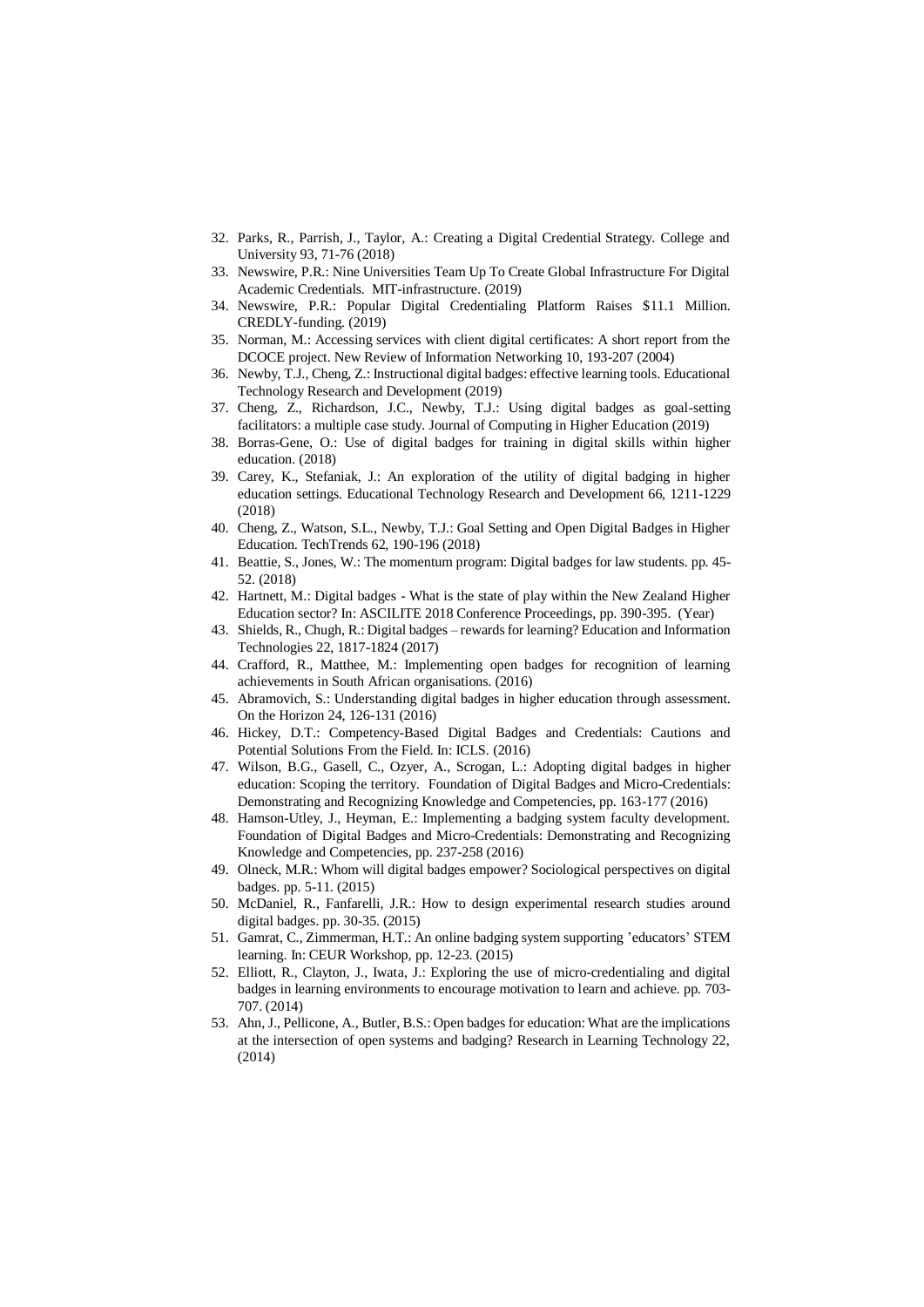- 54. Rughinis, R.: Talkative objects in need of interpretation. re-thinking digital badges in education. CHI ''13 Extended Abstracts on Human Factors in Computing Systems, pp. 2099-2108. ACM, Paris, France (2013)
- 55. Newswire, P.R.: Blackboard Partners with Mozilla to Support Use of Digital Badges. Blackboard-&-Mozilla. (2013)
- 56. Rimland, E., Raish, V.: Chapter 2: Overview, Definitions, and Benefits. Library Technology Reports 55, 7-8 (2019)
- 57. Bradley, P.: Digital Badging Is Growing, but Employers Remain Wary. Community College Week, vol. 28, pp. 39-40 (2016)
- 58. Alliance for Excellent Education, Mozilla, F.: Expanding Education and Workforce Opportunities through Digital Badges. Alliance for Excellent Education (2013)
- 59. Eaton, A., Rennie Center for Education, R., Policy: Expanding the Boundaries of Education: Two 'Cities' Efforts to Credential Real-World Skills through Digital Badges. Rennie Center for Education Research & Policy (2019)
- 60. Newswire, P.R.: IACET Announces Partnership with Badgr for the Open Digital Badge Experience Course. IACET-Badgr-course. (2019)
- 61. Hartman, K.B., Andzulis, J.: Industry-Based Certificates: Student Perceptions of Benefits. Research in Higher Education Journal 36, (2019)
- 62. DiSalvio, P.: New Pathways to Credentialing: The Digital Badge. New England Journal of Higher Education (2016)
- 63. Sullivan, A.L.: Open Badges and Student Motivation: A Study of Their Relationship to Student Assessment Scores. ProQuest LLC (2018)
- 64. Fanfarelli, J., Vie, S., McDaniel, R.: Understanding digital badges through feedback, reward, and narrative: a multidisciplinary approach to building better badges in social environments. Commun. Des. Q. Rev 3, 56-60 (2015)
- 65. Buchem, I.: Design patterns for digital competency credentials based on open badges in the context of virtual mobility In: DeLFI Workshops 2018. (2018)
- 66. Gibson, D., Coleman, K., Irving, L.: Badging digital pathways of learning. In: ASCILITE- Australasian Society for Computers in Learning and Tertiary Education, Conference Proceedings 2019, pp. 440-444. (2019)
- 67. Brauer, S., Siklander, P.: Competence-based assessment and digital badging as guidance in vocational teacher education. pp. 191-196. (2019)
- 68. Virkus, S.: The use of Open Badges in library and information science education in Estonia. Education for Information 35, 155-172 (2019)
- 69. Peck, K., Bowen, K., Rimland, E., Oberdick, J.: Badging as micro-credentialing in formal education and informal education. Digital Badges in Education: Trends, Issues, and Cases, pp. 82-92 (2016)
- 70. Fedock, B., Kebritchi, M., Sanders, R., Holland, A.: Digital badges and microcredentials: Digital age classroom practices, design strategies, and issues. Foundation of Digital Badges and Micro-Credentials: Demonstrating and Recognizing Knowledge and Competencies, pp. 273-286 (2016)
- 71. Ellis, L.E., Nunn, S.G., Avella, J.T.: Digital badges and micro-credentials: Historical overview, motivational aspects, issues, and challenges. Foundation of Digital Badges and Micro-Credentials: Demonstrating and Recognizing Knowledge and Competencies, pp. 3-21 (2016)
- 72. Ifenthaler, D., West, D., Flintoff, K., Lodge, J., Gibson, D., Beattie, S., Irving, L., Lewis, M., Coleman, K., Lockley, A.: Moving forward with digital badges. In: ASCILITE 2016, pp. 275-277. (2016)